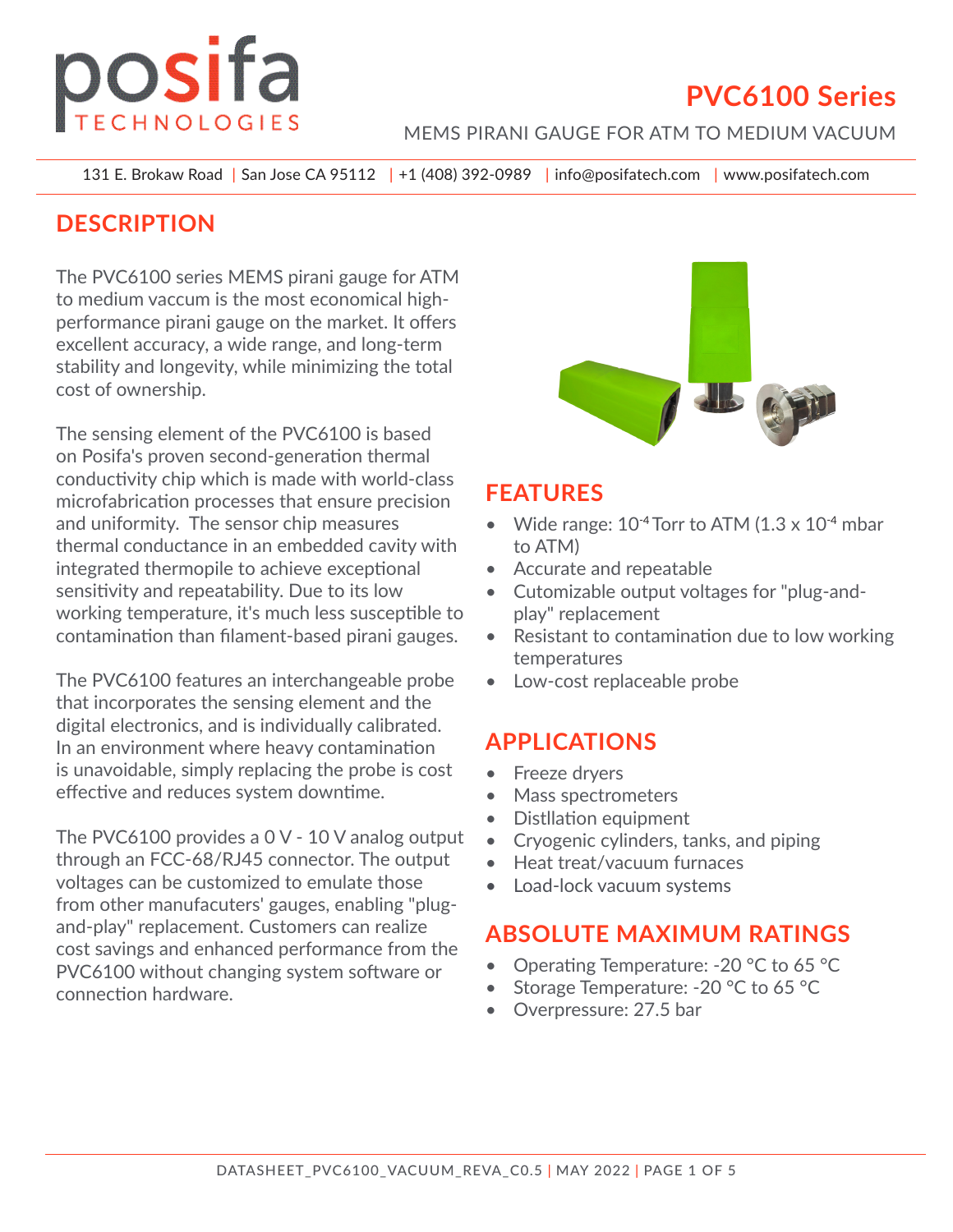# posifa **TECHNOLOGIES**

## **PVC6100 Series**

MEMS PIRANI GAUGE FOR ATM TO MEDIUM VACUUM

131 E. Brokaw Road | San Jose CA 95112 | +1 (408) 392-0989 | info@posifatech.com | www.posifatech.com

## **ELECTRICAL CHARACTERISTICS**

| Test Conditions: Vdd = 24 Vdc, Ta=21°C |                                              |              |            |                       |                                                            |
|----------------------------------------|----------------------------------------------|--------------|------------|-----------------------|------------------------------------------------------------|
| <b>SPECIFICATIONS</b>                  | <b>MIN</b>                                   | <b>TYP</b>   | <b>MAX</b> | <b>UNIT</b>           | <b>CONDITIONS</b>                                          |
| <b>Measurement Principle</b>           | Thermal conductance according to Pirani      |              |            |                       |                                                            |
| Range                                  | $1 \times 10^{-1}$                           |              | 760,000    | Micron                | Air, O <sub>2</sub> , CO, N <sub>2</sub>                   |
|                                        | $1.3 \times 10^{-4}$                         |              | 1,000      | mbar                  |                                                            |
| Output Voltage                         | 0                                            |              | 10.3       | Volt                  |                                                            |
| <b>Voltage vs Pressure</b>             | Logarithmic, customizable <sup>1</sup>       |              |            |                       |                                                            |
| Accuracy                               |                                              | 15 %         |            |                       | 1 to 200,000 micron ( $10^{-3}$ to 266 mbar)               |
|                                        |                                              | 50 %         |            |                       | $10^{-1}$ to 1 micron (10 <sup>-4</sup> to $10^{-3}$ mbar) |
|                                        |                                              | 50 %         |            |                       | 200,000 to 760,000 micron (266 to 1,000 mbar)              |
| Resolution                             |                                              | 1%           |            | Reading               |                                                            |
| Repeatability                          |                                              | 2%           |            | Reading               |                                                            |
| <b>Response Time</b>                   |                                              | $\mathbf{1}$ |            | S                     |                                                            |
| Supply Voltage                         | 12                                           |              | 30         | <b>Vdc</b>            |                                                            |
| <b>Operating Current</b>               |                                              | 22           |            | mA                    |                                                            |
| Gauge Identification                   | 27, 36, 43, 71.5<br>KΩ                       |              |            | Configured at factory |                                                            |
| <b>Operating Temperature</b>           | $-20$                                        |              | 65         | $^{\circ}C$           |                                                            |
| Temperature Compensation               | 5                                            |              | 60         | $^{\circ}$ C          |                                                            |
| <b>Storage Temperature</b>             | $-20$                                        |              | 65         | $\rm ^{\circ}C$       |                                                            |
| <b>Wetted Materials</b>                | Stainless Steel 316F, FR4, glass, Ni, Si, Au |              |            |                       |                                                            |

Note:

1. Default configurations support "plug-and-play" replacement of PSG500, APG100, TTR91, and MKS 925 gauges.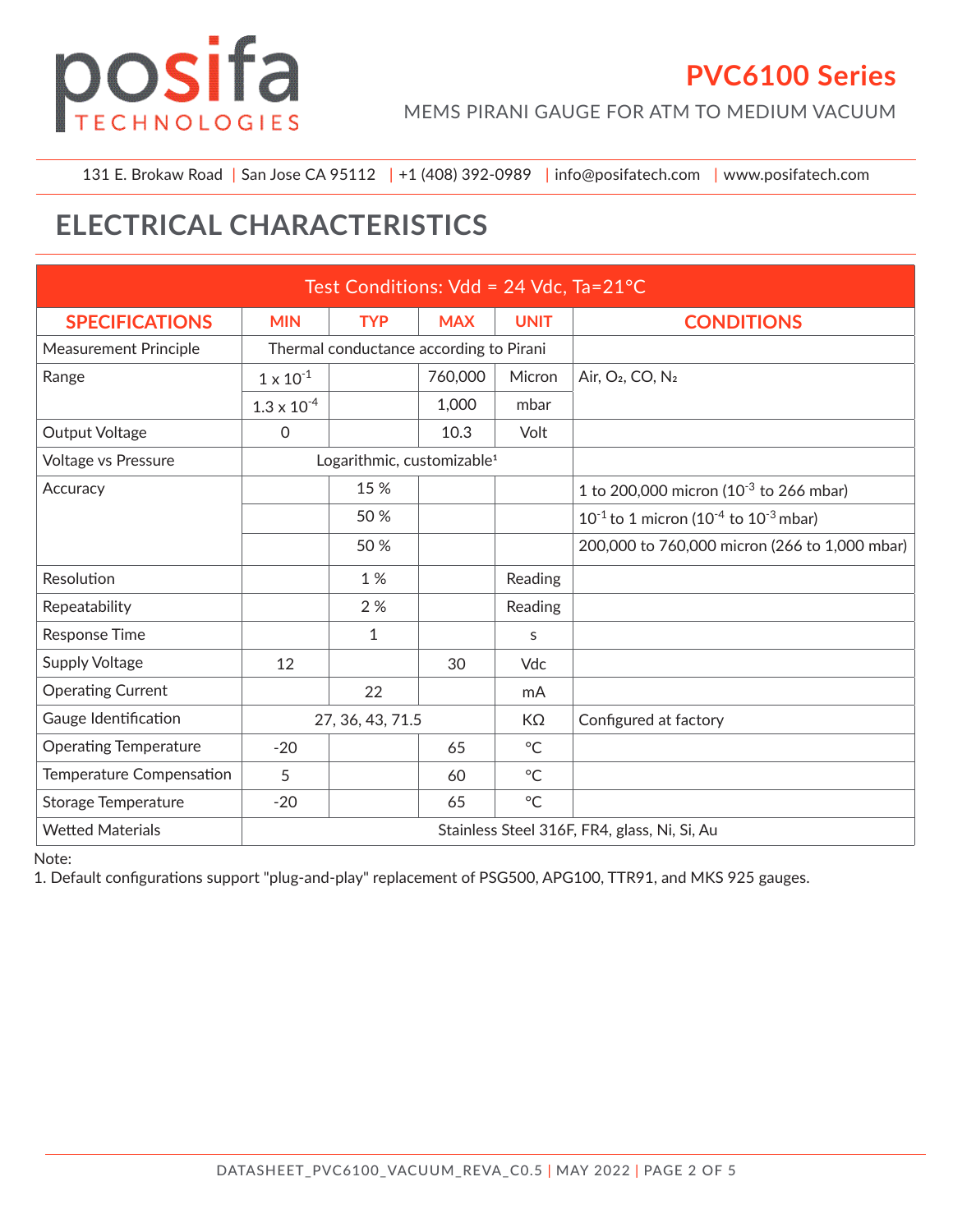

### **PVC6100 Series**

MEMS PIRANI GAUGE FOR ATM TO MEDIUM VACUUM

131 E. Brokaw Road | San Jose CA 95112 | +1 (408) 392-0989 | info@posifatech.com | www.posifatech.com

**For PVC6100-M, PVC6100-L, PVC6100-K**  $p = 10^{(U-c)}$ 

### **MEASUREMENT SIGNAL VS PRESSURE**

#### **For PVC6100-P**

 $p = 10$  ((U-c)/1.286)

| U | p     | C     |
|---|-------|-------|
| V | mbar  | 6.143 |
|   | Torr  | 6.304 |
|   | mTorr | 2.448 |

| U | р    | C     |
|---|------|-------|
|   | mbar | 6     |
|   | Torr | 6.125 |
|   | Pa   |       |

#### **Where**

- U voltage output
- p pressure
- c constant depending on pressure unit

# **GAS TYPE DEPENDENCE**

Calibration is based on air, and valid for  $O_2$ ,  $N_2$ , and CO. For other gas types, a calibration factor must be applied to the pressure reading. Please contact Posifa Technologies for the calibration factor of a specific gas type.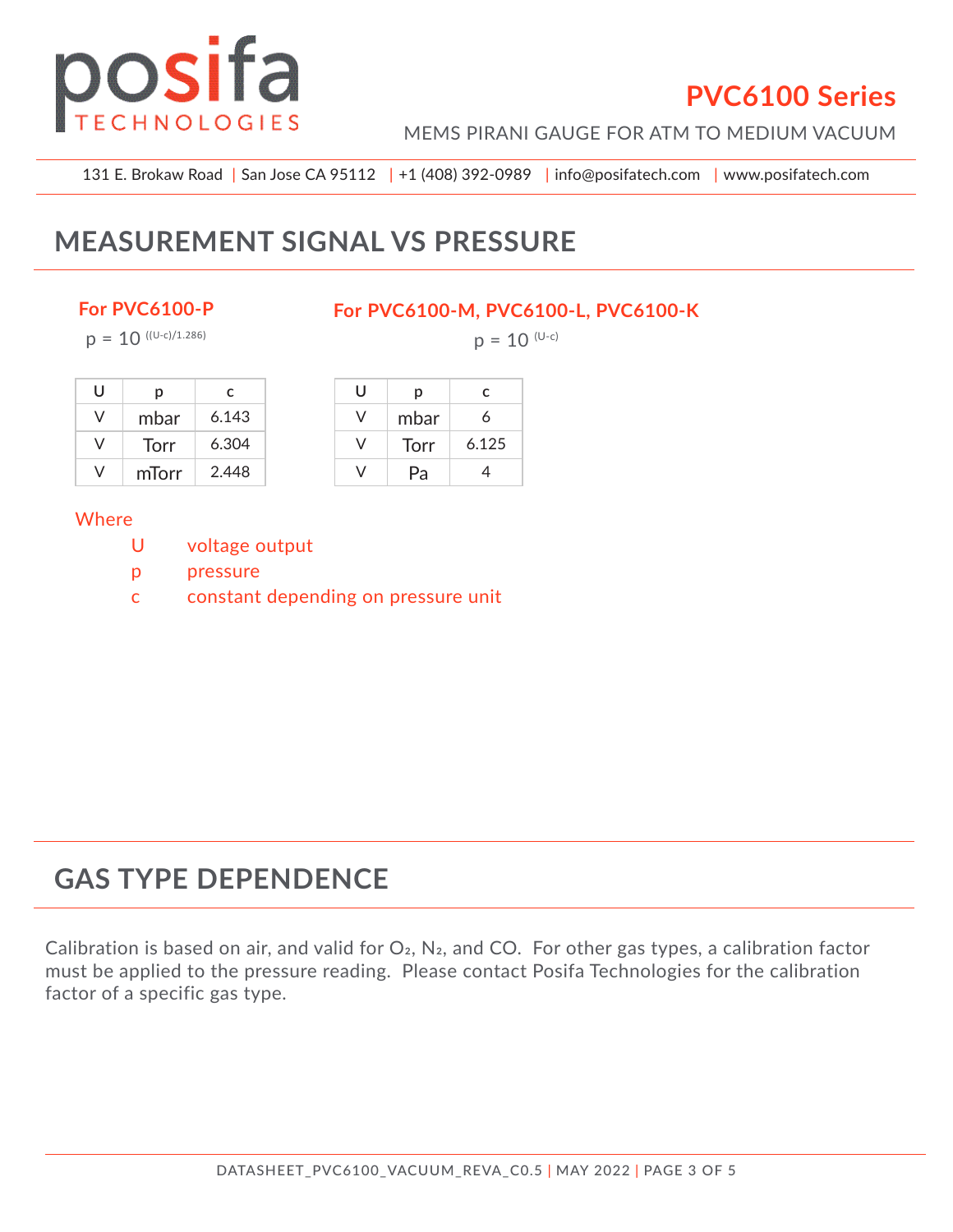

## **PVC6100 Series**

MEMS PIRANI GAUGE FOR ATM TO MEDIUM VACUUM

131 E. Brokaw Road | San Jose CA 95112 | +1 (408) 392-0989 | info@posifatech.com | www.posifatech.com

## **PACKAGE DIMENSIONS**

### **PVC6116 (DN 16 ISO-KF)**







 $65 + 0.2$  $81 + 0.5$ 







#### FCC-68/RJ 45 Connection

 $\phi_{30}$ 

| Pin | <b>Description</b>   |
|-----|----------------------|
| 1   | Supply               |
| 2   | Supply commom, GND   |
| 3   | Signal, voltage      |
| 4   | Gauge identification |
| 5   | Signal commom        |
| 6   | N/C                  |
|     | N/C                  |
|     | N/C                  |